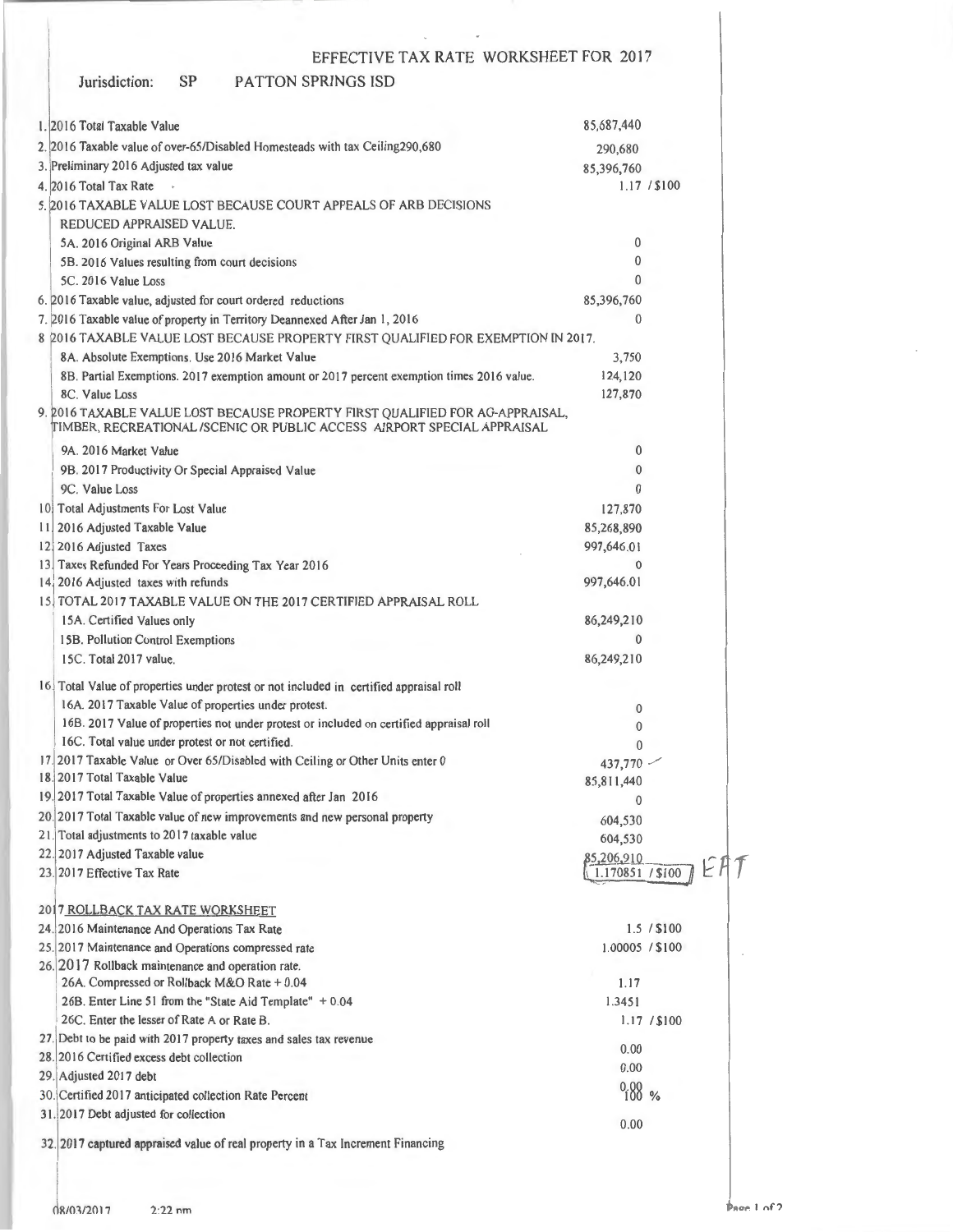|                                                                                                            |           | EFFECTIVE TAX RATE WORKSHEET FOR 2017                |                 |
|------------------------------------------------------------------------------------------------------------|-----------|------------------------------------------------------|-----------------|
| Jurisdiction:                                                                                              | <b>SP</b> | <b>PATTON SPRINGS ISD</b>                            |                 |
| 33. 2017 Total taxable value                                                                               |           |                                                      | 85811440        |
| 34. 2017 Debt Tax Rate                                                                                     |           |                                                      | \$100           |
| 35. 2017 Rollback Tax Rate                                                                                 |           |                                                      | 1.17 / \$100    |
|                                                                                                            |           | ADDITIONAL ROLLBACK PROTECTION FOR POLLUTION CONTROL |                 |
| 36. Certified expenses from TCEQ                                                                           |           |                                                      | 0               |
| 37. 2017 Total Taxable value                                                                               |           |                                                      | 85811440        |
| 38. Additional rate for For Pollution Control<br>39. 2017 Rollback tax rate adjusted for Pollution Control |           |                                                      | 0/ \$100        |
|                                                                                                            |           |                                                      | <b>KollBack</b> |
|                                                                                                            |           |                                                      |                 |

 $\bar{\mathcal{A}}$ 

 $\sim$ 

 $\cdot$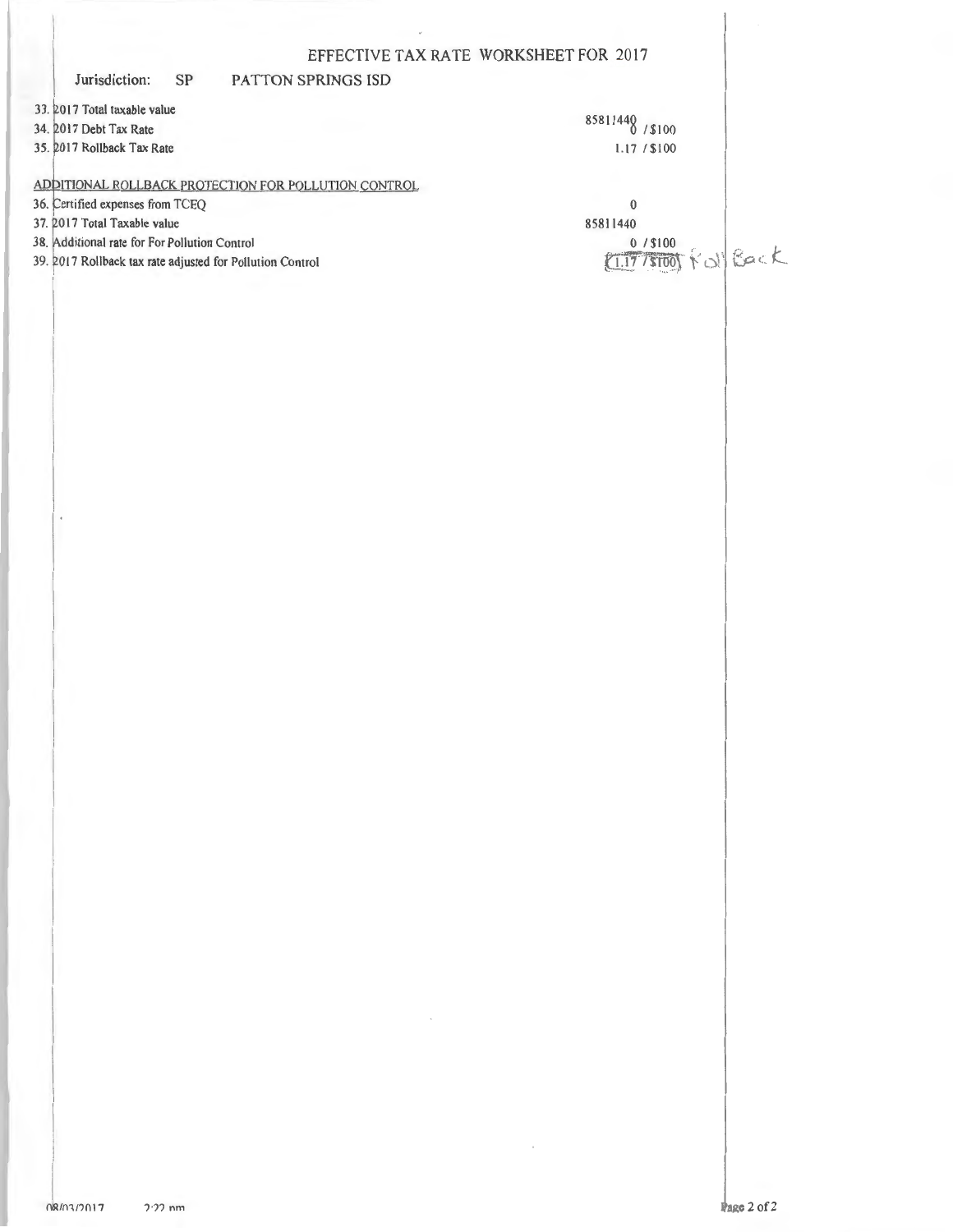| Jurisdiction: | SS | <b>SPUR ISD</b> |
|---------------|----|-----------------|
|---------------|----|-----------------|

| . 2016 Total Taxable Value                                                                                                                              | 122,307,140      |              |
|---------------------------------------------------------------------------------------------------------------------------------------------------------|------------------|--------------|
| . 2016 Taxable value of over-65/Disabled Homesteads with tax Ceiling2,138,330                                                                           | 2,138,330        |              |
| . Preliminary 2016 Adjusted tax value                                                                                                                   | 120,168,810      |              |
| . 2016 Total Tax Rate                                                                                                                                   |                  | 1.04 / \$100 |
| . 2016 TAXABLE VALUE LOST BECAUSE COURT APPEALS OF ARB DECISIONS                                                                                        |                  |              |
| REDUCED APPRAISED VALUE.                                                                                                                                |                  |              |
| 5A. 2016 Original ARB Value                                                                                                                             | 0                |              |
| 5B. 2016 Values resulting from court decisions                                                                                                          | 0                |              |
| 5C. 2016 Value Loss                                                                                                                                     | $\theta$         |              |
| . 2016 Taxable value, adjusted for court ordered reductions                                                                                             | 120,168,810      |              |
| . 2016 Taxable value of property in Territory Deannexed After Jan 1, 2016                                                                               | 0                |              |
| 2016 TAXABLE VALUE LOST BECAUSE PROPERTY FIRST QUALIFIED FOR EXEMPTION IN 2017.                                                                         |                  |              |
| 8A. Absolute Exemptions. Use 2016 Market Value                                                                                                          | 78,860           |              |
| 8B. Partial Exemptions. 2017 exemption amount or 2017 percent exemption times 2016 value.                                                               | 577,130          |              |
| 8C. Value Loss                                                                                                                                          | 655,990          |              |
| . 2016 TAXABLE VALUE LOST BECAUSE PROPERTY FIRST QUALIFIED FOR AG-APPRAISAL,<br>TIMBER, RECREATIONAL /SCENIC OR PUBLIC ACCESS AIRPORT SPECIAL APPRAISAL |                  |              |
| 9A. 2016 Market Value                                                                                                                                   | 4,720            |              |
| 9B. 2017 Productivity Or Special Appraised Value                                                                                                        | 530              |              |
| 9C. Value Loss                                                                                                                                          | 4,190            |              |
| 0. Total Adjustments For Lost Value                                                                                                                     | 660,180          |              |
| 1. 2016 Adjusted Taxable Value                                                                                                                          | 119,508,630      |              |
| 2. 2016 Adjusted Taxes                                                                                                                                  | 1,242,889.75     |              |
| 3. Taxes Refunded For Years Proceeding Tax Year 2016                                                                                                    | 0.00             |              |
| 4. 2016 Adjusted taxes with refunds                                                                                                                     | 1,242,889.75     |              |
| 5. TOTAL 2017 TAXABLE VALUE ON THE 2017 CERTIFIED APPRAISAL ROLL                                                                                        |                  |              |
| 15A. Certified Values only                                                                                                                              | 128,146,755      |              |
| 15B. Pollution Control Exemptions                                                                                                                       | $\bf{0}$         |              |
| 15C. Total 2017 value.                                                                                                                                  | 128, 146, 755    |              |
|                                                                                                                                                         |                  |              |
| 6. Total Value of properties under protest or not included in certified appraisal roll<br>16A. 2017 Taxable Value of properties under protest.          |                  |              |
|                                                                                                                                                         | 0                |              |
| 16B. 2017 Value of properties not under protest or included on certified appraisal roll<br>li6C. Total value under protest or not certified.            | 0                |              |
|                                                                                                                                                         | 0                |              |
| 7. 2017 Taxable Value or Over 65/Disabled with Ceiling or Other Units enter 0<br>8. 2017 Total Taxable Value                                            | 2,345,290        |              |
|                                                                                                                                                         | 125,801,465      |              |
| .9. 2017 Total Taxable Value of properties annexed after Jan 2016                                                                                       | $\theta$         |              |
| 20. 2017 Total Taxable value of new improvements and new personal property<br>?1. Total adjustments to 2017 taxable value                               | 792,130          |              |
| 22. 2017 Adjusted Taxable value                                                                                                                         | 792,130          |              |
|                                                                                                                                                         | 125,009,335      |              |
| 23. 2017 Effective Tax Rate                                                                                                                             | 0.994237 / \$100 |              |
| 2017 ROLLBACK TAX RATE WORKSHEET                                                                                                                        |                  |              |
| 24. 2016 Maintenance And Operations Tax Rate                                                                                                            |                  | 1.5 / \$100  |
| 25. 2017 Maintenance and Operations compressed rate                                                                                                     | 1.00005 / \$100  |              |
| 26. 2017 Rollback maintenance and operation rate.                                                                                                       |                  |              |
| 26A. Compressed or Rollback M&O Rate + 0.04                                                                                                             | 1.04             |              |
| 26B. Enter Line 51 from the "State Aid Template" + 0.04                                                                                                 | 1.1994           |              |
| 26C. Enter the lesser of Rate A or Rate B.                                                                                                              |                  | 1.04 / \$100 |
| 27. Debt to be paid with 2017 property taxes and sales tax revenue                                                                                      |                  |              |
| 28. 2016 Certified excess debt collection                                                                                                               | 567,325.00       |              |
| 29. Adjusted 2017 debt                                                                                                                                  | 0.00             |              |
| 30. Certified 2017 anticipated collection Rate Percent                                                                                                  | 567,325.00 %     |              |
| 31. 2017 Debt adjusted for collection                                                                                                                   |                  |              |
|                                                                                                                                                         | 567,325.00       |              |
| 32. 2017 captured appraised value of real property in a Tax Increment Financing                                                                         |                  |              |

 $\frac{1}{\sqrt{2}}$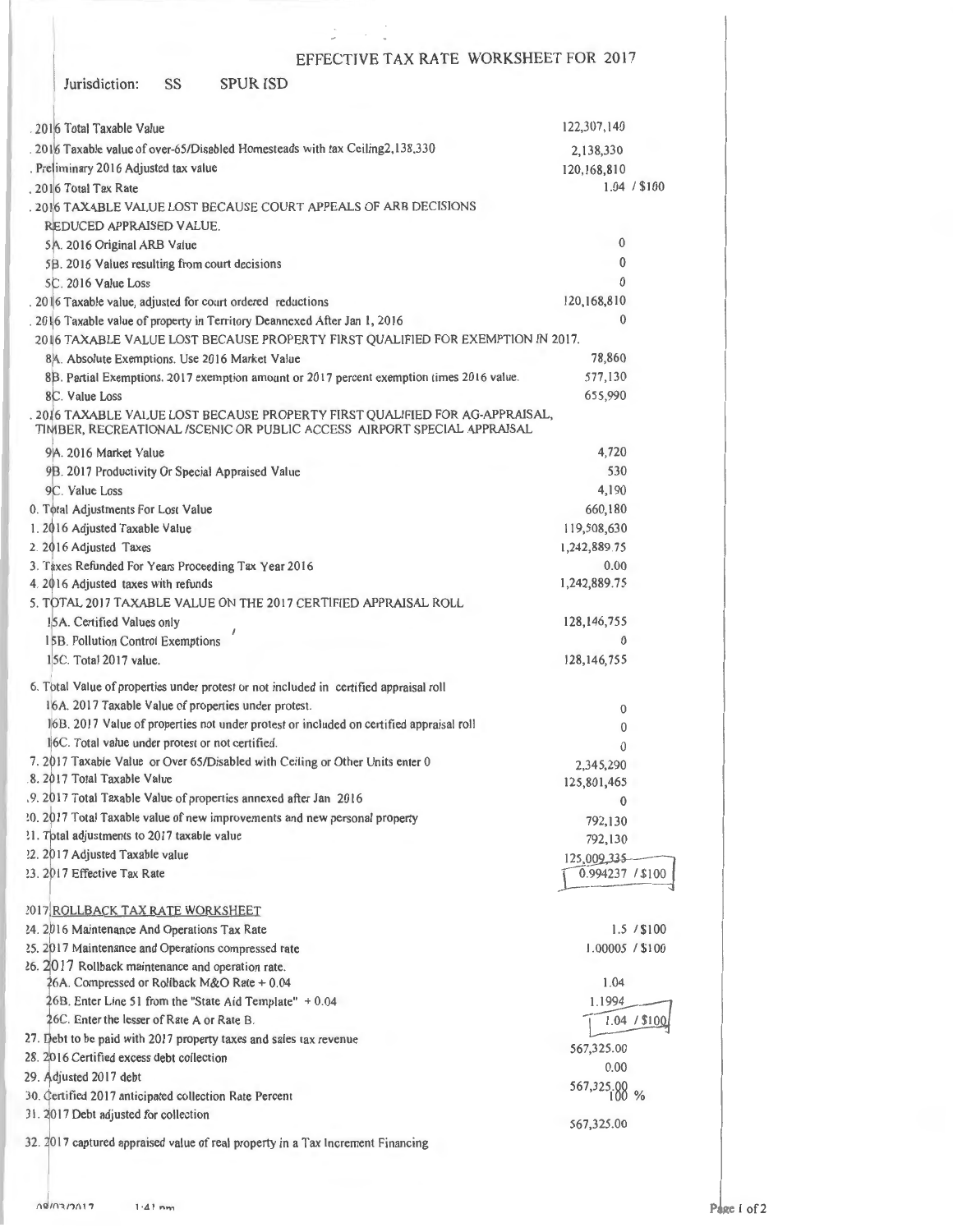### Jurisdiction: SS

**SPUR ISD** 

3. 2017 Total taxable value

4. 2017 Debt Tax Rate

5. 2017 Rollback Tax Rate

7\$100 1.490968 / \$100

**ODITIONAL ROLLBACK PROTECTION FOR POLLUTION CONTROL** 

6. Certified expenses from TCEQ

7. 2017 Total Taxable value

 $\cdot$ 

- 8. Additional rate for For Pollution Control
- 9. 2017 Rollback tax rate adjusted for Pollution Control

 $\theta$ 125801465  $0/$ \$100 1.490968 / \$100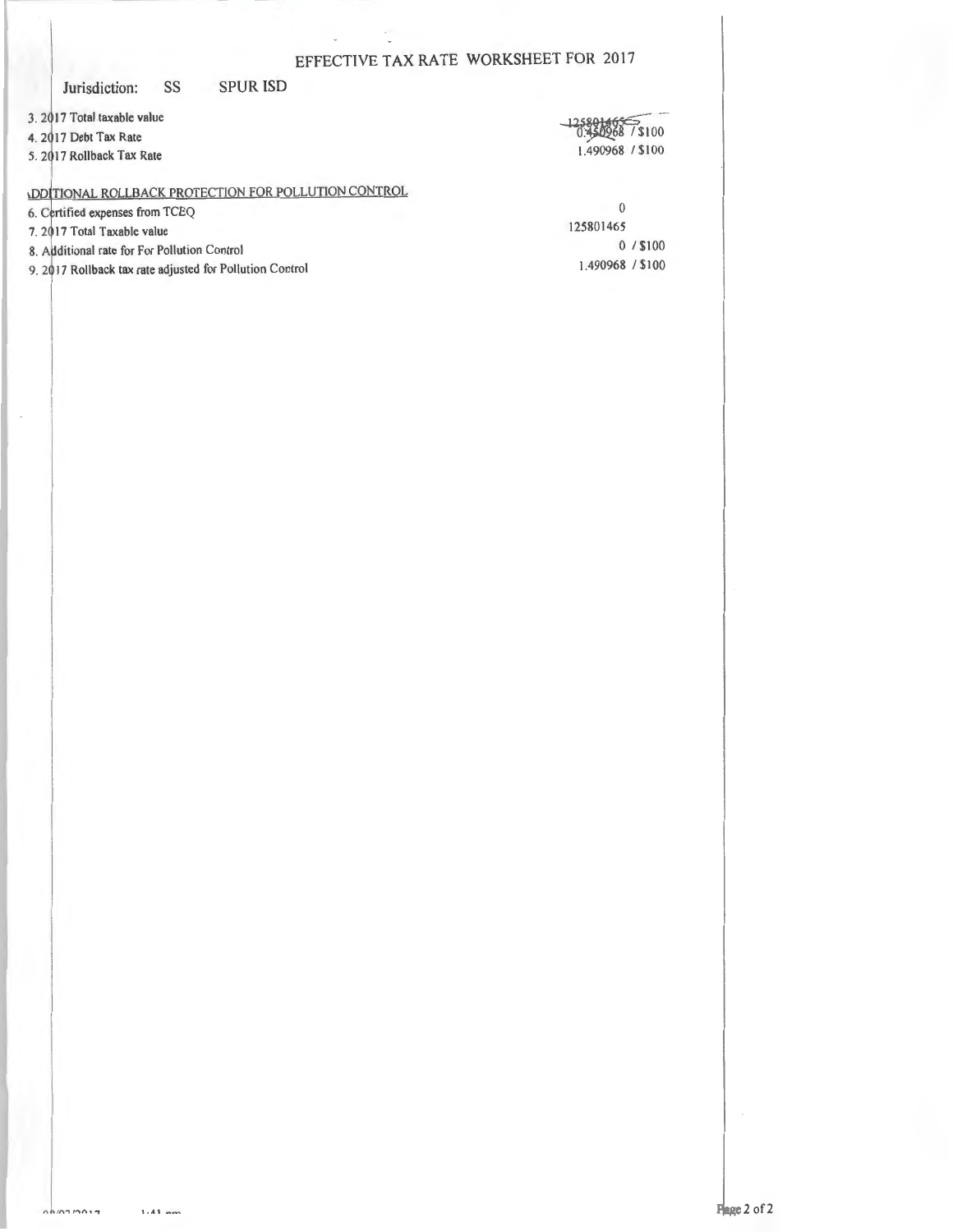| <b>SPUR ISD I&amp;S</b><br>Jurisdiction:<br>SSIS                                                                                                         |                        |            |
|----------------------------------------------------------------------------------------------------------------------------------------------------------|------------------------|------------|
| 1.2016 Total Taxable Value                                                                                                                               | 207, 307, 140          |            |
| 2. 2016 Taxable value of over-65/Disabled Homesteads with tax Ceiling2,138,330                                                                           | 2,138,330              |            |
| 3. Preliminary 2016 Adjusted tax value                                                                                                                   | 205,168,810            |            |
| 4. 2016 Total Tax Rate                                                                                                                                   |                        | $0/$ \$100 |
| 5, 2016 TAXABLE VALUE LOST BECAUSE COURT APPEALS OF ARB DECISIONS                                                                                        |                        |            |
| REDUCED APPRAISED VALUE.                                                                                                                                 |                        |            |
| 5A. 2016 Original ARB Value                                                                                                                              | 0                      |            |
| 5B. 2016 Values resulting from court decisions                                                                                                           | $\mathbf{0}$           |            |
| 5C. 2016 Value Loss                                                                                                                                      | $\mathbf{0}$           |            |
| 6. 2016 Taxable value, adjusted for court ordered reductions                                                                                             | 205,168,810            |            |
| 7. 2016 Taxable value of property in Territory Deannexed After Jan 1, 2016                                                                               | $\bf{0}$               |            |
| 8 2016 TAXABLE VALUE LOST BECAUSE PROPERTY FIRST QUALIFIED FOR EXEMPTION IN 2017.                                                                        |                        |            |
| 8A. Absolute Exemptions. Use 2016 Market Value                                                                                                           | 78,860                 |            |
| 8B. Partial Exemptions. 2017 exemption amount or 2017 percent exemption times 2016 value.                                                                | 577,130                |            |
| 8C. Value Loss                                                                                                                                           | 655,990                |            |
| 9. 2016 TAXABLE VALUE LOST BECAUSE PROPERTY FIRST QUALIFIED FOR AG-APPRAISAL,<br>TIMBER, RECREATIONAL /SCENIC OR PUBLIC ACCESS AIRPORT SPECIAL APPRAISAL |                        |            |
| 9A. 2016 Market Value                                                                                                                                    | 4,720                  |            |
| 9B. 2017 Productivity Or Special Appraised Value                                                                                                         | 530                    |            |
| 9C. Value Loss<br>10. Total Adjustments For Lost Value                                                                                                   | 4,190                  |            |
| 11. 2016 Adjusted Taxable Value                                                                                                                          | 660,180<br>204,508,630 |            |
| 12. 2016 Adjusted Taxes                                                                                                                                  | 0.00                   |            |
| 13. Taxes Refunded For Years Proceeding Tax Year 2016                                                                                                    | 0.00                   |            |
| 14. 2016 Adjusted taxes with refunds                                                                                                                     | 0.00                   |            |
| 15. TOTAL 2017 TAXABLE VALUE ON THE 2017 CERTIFIED APPRAISAL ROLL                                                                                        |                        |            |
| 15A. Certified Values only                                                                                                                               | 192,421,755            |            |
| 15B. Pollution Control Exemptions                                                                                                                        | 0                      |            |
| 15C. Total 2017 value.                                                                                                                                   | 192,421,755            |            |
| 16. Total Value of properties under protest or not included in certified appraisal roll                                                                  |                        |            |
| 16A. 2017 Taxable Value of properties under protest.                                                                                                     |                        |            |
| 16B. 2017 Value of properties not under protest or included on certified appraisal roll                                                                  | 0<br>0                 |            |
| 16C. Total value under protest or not certified.                                                                                                         | 0                      |            |
| 17. 2017 Taxable Value or Over 65/Disabled with Ceiling or Other Units enter 0                                                                           | 0                      |            |
| 18. 2017 Total Taxable Value                                                                                                                             | 192,421,755            |            |
| 19. 2017 Total Taxable Value of properties annexed after Jan 2016                                                                                        | 0                      |            |
| 20. 2017 Total Taxable value of new improvements and new personal property                                                                               | 792,130                |            |
| 21. Total adjustments to 2017 taxable value                                                                                                              | 792,130                |            |
| 22. 2017 Adjusted Taxable value                                                                                                                          | 191,629,625            |            |
| 23. 2017 Effective Tax Rate                                                                                                                              |                        | 0/100      |
| 2017 ROLLBACK TAX RATE WORKSHEET                                                                                                                         |                        |            |
| 24. 2016 Maintenance And Operations Tax Rate                                                                                                             |                        | $0/$ \$100 |
| 25. 2017 Maintenance and Operations compressed rate                                                                                                      |                        | 0/100      |
| 26. 2017 Rollback maintenance and operation rate.<br>26A. Compressed or Rollback M&O Rate + 0.04                                                         | 0                      |            |
| 26B. Enter Line 51 from the "State Aid Template" + 0.04                                                                                                  | $\mathbf{0}$           |            |
| 26C. Enter the lesser of Rate A or Rate B.                                                                                                               |                        | $0/$ \$100 |
| 27. Debt to be paid with 2017 property taxes and sales tax revenue                                                                                       |                        |            |
| 28. 2016 Certified excess debt collection                                                                                                                | 67,325.00              |            |
| 29. Adjusted 2017 debt                                                                                                                                   | 0.00                   |            |
| 30. Certified 2017 anticipated collection Rate Percent                                                                                                   | 567,325.00 %           |            |
| 31. 2017 Debt adjusted for collection                                                                                                                    |                        |            |
| 32. 2017 captured appraised value of real property in a Tax Increment Financing                                                                          | 567,325.00             |            |

 $\sqrt{1-\lambda}$  .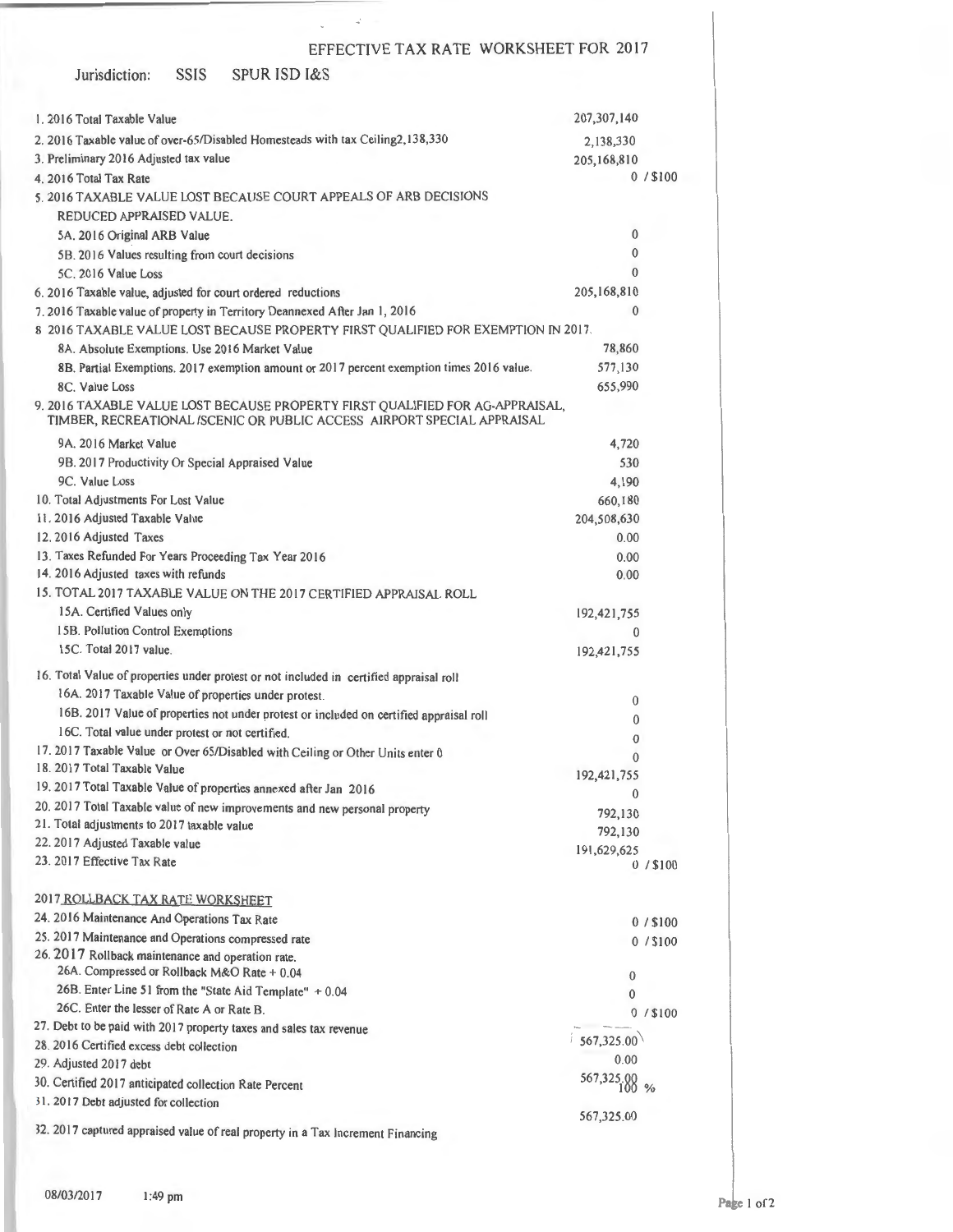### Jurisdiction: SSIS SPUR lSD l&S

33 . 2017 Total taxable value

34. 20 17 Debt Tax Rate

35. 20 17 Rollback Tax Rate

## ADDITIONAL ROLLBACK PROTECTION FOR POLLUTION CONTROL

36. Certified expenses from TCEQ 0<br>37. 2017 Total Taxable value 192421755

- 37. 2017 Total Taxable value
- 38. Additional rate for For Pollution Control 0  $\sqrt{100}$  \$100
- 39. 2017 Rollback tax rate adjusted for Pollution Control 0.294834 / \$100
- 192421755<br>0.294834 / \$100 Deht  $0.294834 / $100$

 $1.04$ <br> $1.394834$ <br> $1.334834$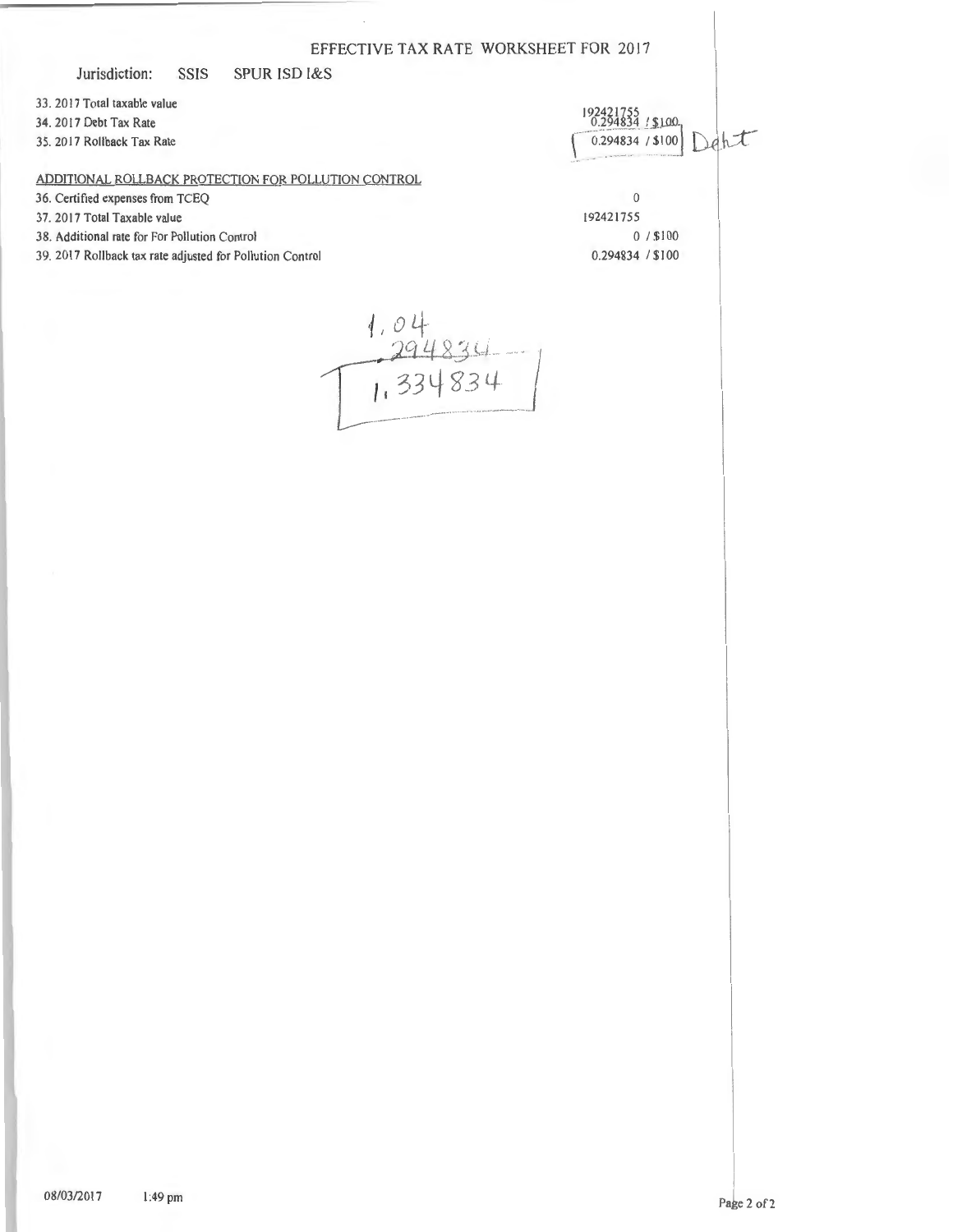### Jurisdiction: TO CITY OF DICKENS

| 1. 2016 Total Taxable Value                                                                                                                              | 5,100,780                 |              |
|----------------------------------------------------------------------------------------------------------------------------------------------------------|---------------------------|--------------|
| 2. COUNTY, CITY, COLLEGE or SCHOOL DISTRICTS: 2016 Taxable value of over-65/Disabled                                                                     |                           |              |
| Homesteads with tax Ceiling                                                                                                                              | 0                         |              |
| 3. Preliminary 2016 Adjusted tax value                                                                                                                   | 5,100,780                 |              |
| 4. 2016 Total Tax Rate                                                                                                                                   |                           | 0.56 / \$100 |
| 5. 2016 TAXABLE VALUE LOST BECAUSE COURT APPEALS OF ARB DECISIONS                                                                                        |                           |              |
| REDUCED APPRAISED VALUE.                                                                                                                                 |                           |              |
| 5A. 2016 Original ARB Value                                                                                                                              | 0                         |              |
| 5B. 2016 Values resulting from court decisions                                                                                                           | $\mathbf{0}$              |              |
| 5C. 2016 Value Loss                                                                                                                                      | $\theta$                  |              |
| 6. 2016 Taxable value, adjusted for court ordered reductions                                                                                             | 5,100,780                 |              |
| 7. 2016 Taxable value of property in Territory Deannexed After Jan 1, 2016                                                                               | $\mathbf{0}$              |              |
| 8 2016 TAXABLE VALUE LOST BECAUSE PROPERTY FIRST QUALIFIED FOR EXEMPTION IN 2017.                                                                        |                           |              |
| 8A. Absolute Exemptions. Use 2016 Market Value                                                                                                           | 9,750                     |              |
| 8B. Partial Exemptions. 2017 exemption amount or 2017 percent exemption times 2016 value.                                                                | $\mathbf{0}$              |              |
| 8C. Value Loss                                                                                                                                           | 9,750                     |              |
| 9. 2016 TAXABLE VALUE LOST BECAUSE PROPERTY FIRST QUALIFIED FOR AG-APPRAISAL,<br>TİMBER, RECREATIONAL /SCENIC OR PUBLIC ACCESS AIRPORT SPECIAL APPRAISAL |                           |              |
| 9A. 2016 Market Value                                                                                                                                    | $\theta$                  |              |
| 9B. 2017 Productivity Or Special Appraised Value                                                                                                         | $\mathbf{0}$              |              |
| 9C. Value Loss                                                                                                                                           | $\Omega$                  |              |
| 10. Total Adjustments For Lost Value                                                                                                                     | 9,750                     |              |
| 11. 2016 Adjusted Taxable Value                                                                                                                          | 5,091,030                 |              |
| 12. 2016 Adjusted Taxes                                                                                                                                  | 28,509.77                 |              |
| 13. Taxes Refunded For Years Proceeding Tax Year 2016                                                                                                    | $\mathbf{0}$              |              |
| 14. Taxes in tax increment financing for tax year 2016                                                                                                   | 0                         |              |
| 15. 2016 Adjusted taxes with refunds                                                                                                                     | 28,509.77                 |              |
| 16. TOTAL 2017 TAXABLE VALUE ON THE 2017 CERTIFIED APPRAISAL ROLL<br>6A. Certified Values only                                                           | 5,020,880                 |              |
| 6B. Counties: railroad rolling stock                                                                                                                     | 0                         |              |
| 6C. Pollution Control Exemptions                                                                                                                         | 0                         |              |
| 16D. Tax Increment Financing                                                                                                                             | 0                         |              |
| 6E. Total 2017 value.                                                                                                                                    | 5,020,880                 |              |
| 17. Total Value of properties under protest or not included in certified appraisal roll                                                                  |                           |              |
| 7A. 2017 Taxable Value of properties under protest.                                                                                                      | $\mathbf{0}$              |              |
| 7B. 2017 Value of properties not under protest or included on certified appraisal roll                                                                   | 0                         |              |
| 17C. Total value under protest or not certified.                                                                                                         | 0                         |              |
| 18. COUNTY, CITY, COLLEGE or SCHOOL DISTRICTS: 2017 Taxable Value or Over 65/Disabled<br>with Ceiling or Other Units enter 0                             | 0                         |              |
| 19. 2017 Total Taxable Value                                                                                                                             | 5,020,880                 |              |
| 20. 2017 Total Taxable Value of properties annexed after Jan 2016                                                                                        | 0                         |              |
| !1. 2017 Total Taxable value of new improvements and new personal property                                                                               | 72,330                    |              |
| '.2. Total adjustments to 2017 taxable value                                                                                                             | 72,330                    |              |
| !3. 2017 Adjusted Taxable value                                                                                                                          | 4,948,550                 |              |
| '4. 2017 Effective Tax Rate                                                                                                                              | $\sqrt{0.576123}$ / \$100 |              |
| '5. Counties Only: Total of All 2017 Effective Tax Rate                                                                                                  |                           | / \$100      |
| :017 ROLLBACK TAX RATE WORKSHEET                                                                                                                         |                           |              |
| :6. 2016 Maintenance And Operations Tax Rate                                                                                                             |                           | 0.56 / \$100 |
| .7. 2016 Adjusted Taxable Value<br>8. 2016 Maintenance And Operations Taxes                                                                              | 5,091,030                 |              |
| 28A. Multiply Line 26 by Line 27 and Divide By 100                                                                                                       | 28,510                    |              |
| 28B. Additional Sales Tax                                                                                                                                | 13,423                    |              |
| 28C. Counties: state criminal justice mandate                                                                                                            | 0                         |              |
| 28D. Transferring Function                                                                                                                               | 0                         |              |
| 28E. Taxes Refunded For Years Preceeding 2016                                                                                                            | 0                         |              |
|                                                                                                                                                          |                           |              |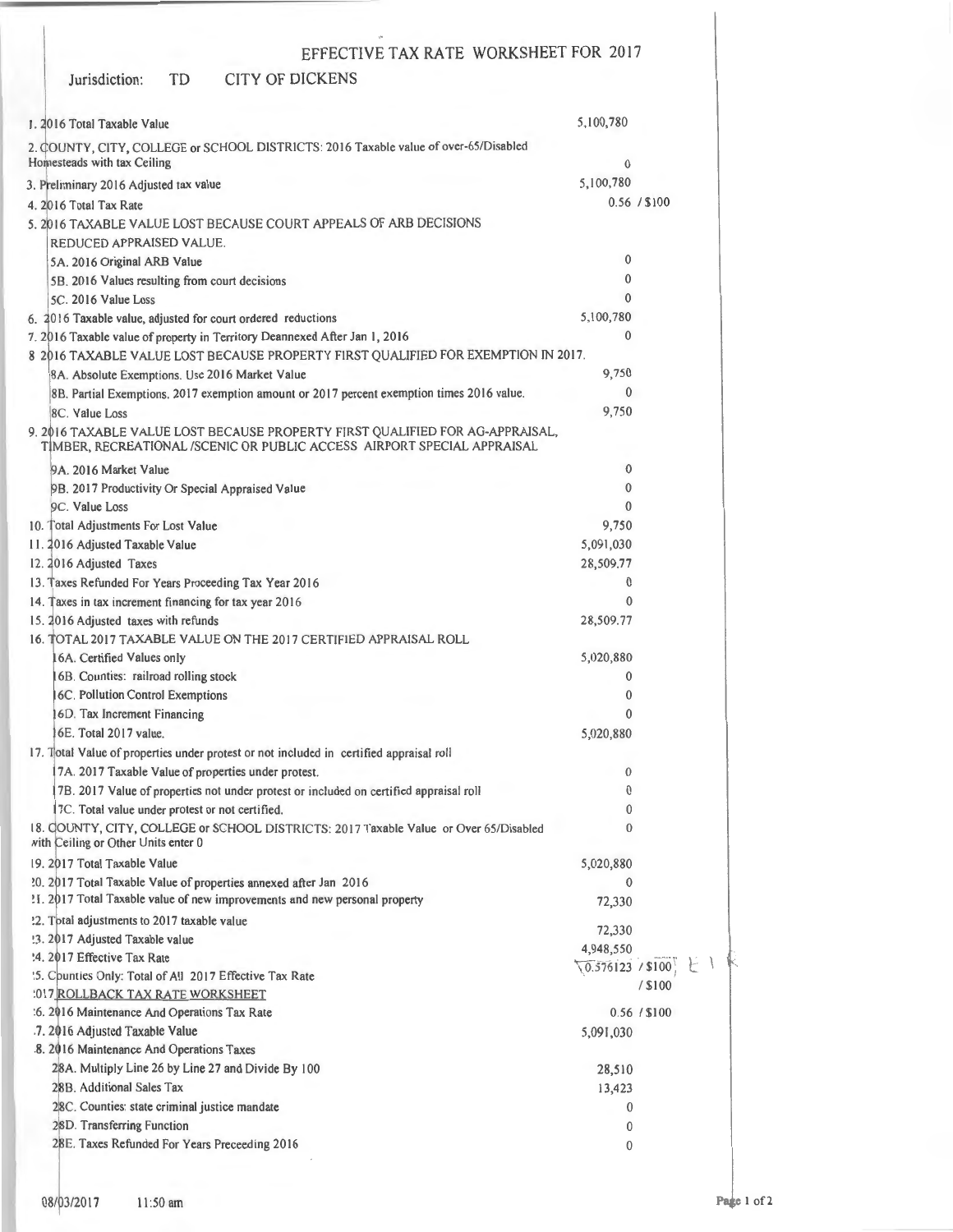|                                                                                  | EFFECTIVE TAX RATE WORKSHEET FOR 2017                         |
|----------------------------------------------------------------------------------|---------------------------------------------------------------|
| TD<br>Jurisdiction:<br>CITY OF DICKENS                                           |                                                               |
| 28F. Enhanced indigent health expenditure                                        | $\bf{0}$                                                      |
| 28G. Taxes in TIF                                                                | $\theta$                                                      |
| 28H. Adjusted M&O Taxes                                                          | 41,933                                                        |
| 29 2017 ADJUSTED TAXABLE VALUE                                                   | 4,948,550                                                     |
| 30 2017 Effective Rollback Maintenance And Operations Rate                       | 0.847379 / \$100                                              |
| 31 2017 Rollback Maintenance And Operations Rate                                 | 0.915169 / \$100                                              |
| 32. Debt to be paid with 2017 property taxes and sales tax revenue               | $\bf{0}$                                                      |
| 33. 2016 Certified excess debt collection                                        | $\theta$                                                      |
| 34. Adjusted 2017 debt                                                           | 0                                                             |
| 35. Certified 2017 anticipated collection Rate Percent                           | $0, \%$                                                       |
| 36. 2017 Debt adjusted for collection                                            | $\theta$                                                      |
| 37. 2017 Total taxable value                                                     | 5,020,880                                                     |
| 38. 2017 Debt Tax Rate                                                           | $0/$ \$100                                                    |
| 39. 2017 Rollback Tax Rate                                                       | 0.915169 / \$100                                              |
| 40. Counties Only: 2017 Rollback tax rate                                        | $0/$ \$100                                                    |
| ADDITIONAL SALES TAX WORKSHEET                                                   |                                                               |
| 41. Comptroller's Estimated Taxable Sales for four quarters if Unit adopted Late | $\mathbf{0}$                                                  |
| 42. Estimated sales tax revenue for previous 4 quarters.                         | 13423                                                         |
| 43. 2017 Total Taxable value                                                     | 5,020,880                                                     |
| 44. Sales tax adjustment rate                                                    | 0.267343 / \$100                                              |
| 45. 2017 Effective Tax Rate, unadjusted For Sales Tax                            | 0.576123 / \$100                                              |
| 46. 2017 Effective Tax Rate adjusted For Sales Tax                               | 0.576123 / \$100                                              |
| 47. 2017 Rollback Tax Rate, unadjusted For Sales Tax                             | 0.915169 / \$100                                              |
| 48. 2017 Rollback tax rate adjusted for sales tax                                | $(0.647826 / $100$ $\sqrt{1}$ keep $\sqrt{1}$ keep $\sqrt{1}$ |
| ADDITIONAL ROLLBACK PROTECTION FOR POLLUTION CONTROL                             |                                                               |
| 49. Certified expenses from TCEQ                                                 | $\bf{0}$                                                      |
| 50. 2017 Total Taxable value                                                     | 5,020,880                                                     |
| 51. Additional rate for For Pollution Control                                    | $0/$ \$100                                                    |
| 52. 2017 Rollback tax rate adjusted for Pollution Control                        | 0.647826 / \$100                                              |
|                                                                                  |                                                               |
|                                                                                  |                                                               |
|                                                                                  |                                                               |
|                                                                                  |                                                               |
|                                                                                  |                                                               |
|                                                                                  |                                                               |
|                                                                                  |                                                               |
|                                                                                  |                                                               |
|                                                                                  |                                                               |
|                                                                                  |                                                               |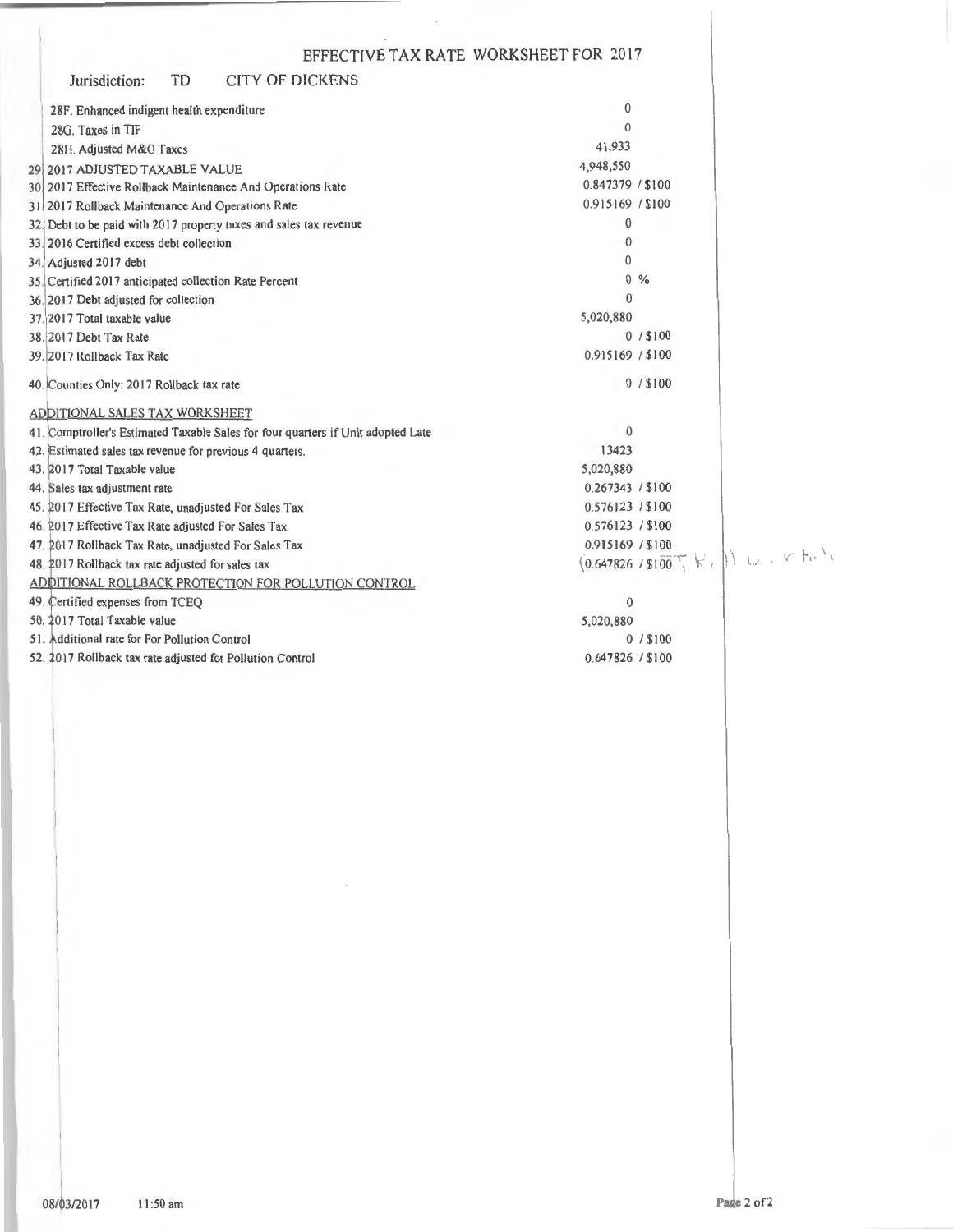Jurisdiction: TS CITY OF SPUR

| 1. 2016 Total Taxable Value                                                                                                                              | 21,200,590       |           |  |  |  |
|----------------------------------------------------------------------------------------------------------------------------------------------------------|------------------|-----------|--|--|--|
| 2. COUNTY, CITY, COLLEGE or SCHOOL DISTRICTS: 2016 Taxable value of over-65/Disabled                                                                     |                  |           |  |  |  |
| Homesteads with tax Ceiling                                                                                                                              | $\Omega$         |           |  |  |  |
| 3. Preliminary 2016 Adjusted tax value                                                                                                                   | 21,200,590       |           |  |  |  |
| 4. 2016 Total Tax Rate                                                                                                                                   | 1.284876 / \$100 |           |  |  |  |
| 5. 2016 TAXABLE VALUE LOST BECAUSE COURT APPEALS OF ARB DECISIONS                                                                                        |                  |           |  |  |  |
| REDUCED APPRAISED VALUE.                                                                                                                                 |                  |           |  |  |  |
| 5A. 2016 Original ARB Value                                                                                                                              | 0                |           |  |  |  |
| 5B. 2016 Values resulting from court decisions                                                                                                           | $\bf{0}$         |           |  |  |  |
| 5C. 2016 Value Loss                                                                                                                                      | $\mathbf{0}$     |           |  |  |  |
| 6. 2016 Taxable value, adjusted for court ordered reductions                                                                                             | 21,200,590       |           |  |  |  |
| 7. 2016 Taxable value of property in Territory Deannexed After Jan 1, 2016                                                                               | $\theta$         |           |  |  |  |
| 8 2016 TAXABLE VALUE LOST BECAUSE PROPERTY FIRST QUALIFIED FOR EXEMPTION IN 2017.                                                                        |                  |           |  |  |  |
| 8A. Absolute Exemptions. Use 2016 Market Value                                                                                                           | 44,220           |           |  |  |  |
| 8B. Partial Exemptions. 2017 exemption amount or 2017 percent exemption times 2016 value.                                                                | 77,500           |           |  |  |  |
| 8C. Value Loss                                                                                                                                           | 121,720          |           |  |  |  |
| 9. 2016 TAXABLE VALUE LOST BECAUSE PROPERTY FIRST QUALIFIED FOR AG-APPRAISAL,<br>TIMBER, RECREATIONAL /SCENIC OR PUBLIC ACCESS AIRPORT SPECIAL APPRAISAL |                  |           |  |  |  |
| 9A. 2016 Market Value                                                                                                                                    | $\bf{0}$         |           |  |  |  |
| 9B. 2017 Productivity Or Special Appraised Value                                                                                                         | $^{0}$           |           |  |  |  |
| 9C. Value Loss                                                                                                                                           | $\theta$         |           |  |  |  |
| 10. Total Adjustments For Lost Value                                                                                                                     | 121,720          |           |  |  |  |
| 11. 2016 Adjusted Taxable Value                                                                                                                          | 21,078,870       |           |  |  |  |
| 12. 2016 Adjusted Taxes                                                                                                                                  | 270,837.34       |           |  |  |  |
| 13. Taxes Refunded For Years Proceeding Tax Year 2016                                                                                                    | 0.00             |           |  |  |  |
| 14. Taxes in tax increment financing for tax year 2016                                                                                                   | $\mathbf{0}$     |           |  |  |  |
| 15. 2016 Adjusted taxes with refunds                                                                                                                     | 270,837.34       |           |  |  |  |
| 16. [TOTAL 2017 TAXABLE VALUE ON THE 2017 CERTIFIED APPRAISAL ROLL                                                                                       |                  |           |  |  |  |
| 16A. Certified Values only                                                                                                                               | 21,654,625       |           |  |  |  |
| 16B. Counties: railroad rolling stock                                                                                                                    | $\mathbf{0}$     |           |  |  |  |
| 16C. Pollution Control Exemptions                                                                                                                        | $\mathbf{0}$     |           |  |  |  |
| 16D. Tax Increment Financing                                                                                                                             | $\Omega$         |           |  |  |  |
| 16E. Total 2017 value.                                                                                                                                   | 21,654,625       |           |  |  |  |
| 17. Total Value of properties under protest or not included in certified appraisal roll                                                                  |                  |           |  |  |  |
| 17A. 2017 Taxable Value of properties under protest.                                                                                                     | $\mathbf{0}$     |           |  |  |  |
| 17B. 2017 Value of properties not under protest or included on certified appraisal roll                                                                  | $\mathbf{0}$     |           |  |  |  |
| 17C. Total value under protest or not certified.                                                                                                         | 0                |           |  |  |  |
| 18. COUNTY, CITY, COLLEGE or SCHOOL DISTRICTS: 2017 Taxable Value or Over 65/Disabled<br>with Ceiling or Other Units enter 0                             | 0                |           |  |  |  |
| 19. 2017 Total Taxable Value                                                                                                                             | 21,654,625       |           |  |  |  |
| 20. 2017 Total Taxable Value of properties annexed after Jan 2016                                                                                        | $\bf{0}$         |           |  |  |  |
| 21. 2017 Total Taxable value of new improvements and new personal property                                                                               | 277,700          |           |  |  |  |
| 22. Total adjustments to 2017 taxable value                                                                                                              | 277,700          |           |  |  |  |
| 23. 2017 Adjusted Taxable value                                                                                                                          | 21,376,925       |           |  |  |  |
| 24. 2017 Effective Tax Rate                                                                                                                              | 1.266961 / \$100 |           |  |  |  |
| 25. Counties Only: Total of All 2017 Effective Tax Rate                                                                                                  |                  | $/$ \$100 |  |  |  |
| 2017 ROLLBACK TAX RATE WORKSHEET                                                                                                                         |                  |           |  |  |  |
| 26. 2016 Maintenance And Operations Tax Rate                                                                                                             | 1.284876 / \$100 |           |  |  |  |
| 27. 2016 Adjusted Taxable Value                                                                                                                          | 21,078,870       |           |  |  |  |
| 28. 2016 Maintenance And Operations Taxes                                                                                                                |                  |           |  |  |  |
| 28A. Multiply Line 26 by Line 27 and Divide By 100                                                                                                       | 270,837          |           |  |  |  |
| 28B. Additional Sales Tax                                                                                                                                | $\bf{0}$         |           |  |  |  |
| 28C. Counties: state criminal justice mandate                                                                                                            | $\bf{0}$         |           |  |  |  |
| 28D. Transferring Function                                                                                                                               | $\bf{0}$         |           |  |  |  |
| 28E. Taxes Refunded For Years Preceeding 2016                                                                                                            | 0                |           |  |  |  |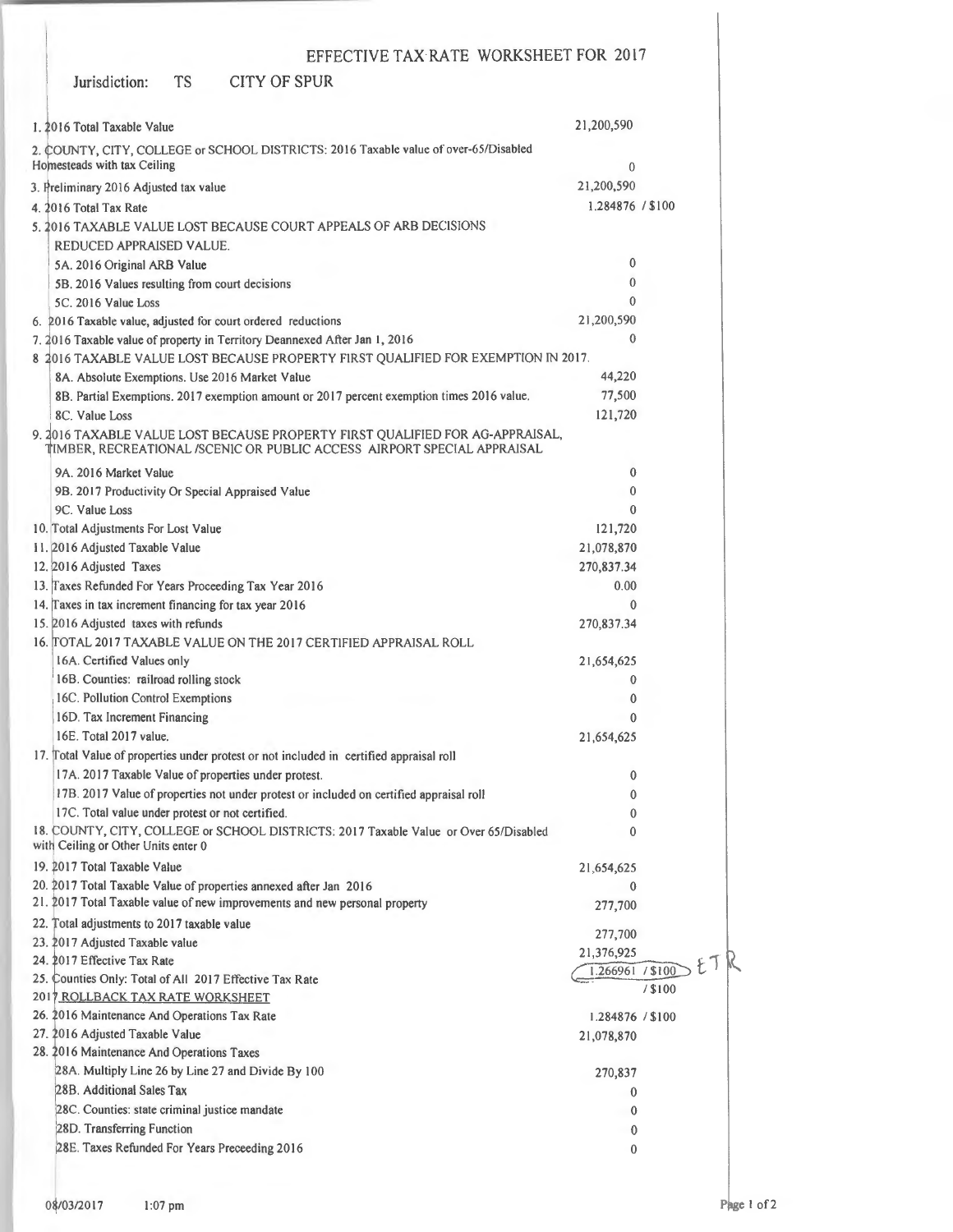| EFFECTIVE TAX RATE WORKSHEET FOR 2017                                            |                                                                 |  |
|----------------------------------------------------------------------------------|-----------------------------------------------------------------|--|
| <b>CITY OF SPUR</b><br><b>TS</b><br>Jurisdiction:                                |                                                                 |  |
| 28F. Enhanced indigent health expenditure                                        | $\Omega$                                                        |  |
| 28G. Taxes in TIF                                                                | $\Omega$                                                        |  |
| 28H. Adjusted M&O Taxes                                                          | 270,837                                                         |  |
| 29. 2017 ADJUSTED TAXABLE VALUE                                                  | 21,376,925                                                      |  |
| 30. 2017 Effective Rollback Maintenance And Operations Rate                      | 1.266959 / \$100                                                |  |
| 31. 2017 Rollback Maintenance And Operations Rate                                | 1.368315 / \$100                                                |  |
| 32. Debt to be paid with 2017 property taxes and sales tax revenue               | $\theta$                                                        |  |
| 33. 2016 Certified excess debt collection                                        | 0                                                               |  |
| 34. Adjusted 2017 debt                                                           | $\Omega$                                                        |  |
| 35. Certified 2017 anticipated collection Rate Percent                           | $0, \%$                                                         |  |
| 36. 2017 Debt adjusted for collection                                            | $\theta$                                                        |  |
| 37. 2017 Total taxable value                                                     | 21,654,625                                                      |  |
| 38. 2017 Debt Tax Rate                                                           | 0/100                                                           |  |
| 39. 2017 Rollback Tax Rate                                                       | $\frac{1.368315/8100}{2/3100}$ $ 8 \quad \sqrt{8}$ $\sqrt{1/8}$ |  |
| 40. Counties Only: 2017 Rollback tax rate                                        | $0/$ \$100                                                      |  |
| ADDITIONAL SALES TAX WORKSHEET                                                   |                                                                 |  |
| 41. Comptroller's Estimated Taxable Sales for four quarters if Unit adopted Late |                                                                 |  |
| 42. Estimated sales tax revenue for previous 4 quarters.                         |                                                                 |  |
| 43. 2017 Total Taxable value                                                     |                                                                 |  |
| 44. Sales tax adjustment rate                                                    | / \$100                                                         |  |
| 45. 2017 Effective Tax Rate, unadjusted For Sales Tax                            | / \$100                                                         |  |
| 46. 2017 Effective Tax Rate adjusted For Sales Tax                               | / \$100                                                         |  |
| 47. 2017 Rollback Tax Rate, unadjusted For Sales Tax                             | / \$100                                                         |  |
| 48. 2017 Rollback tax rate adjusted for sales tax                                | / \$100                                                         |  |
| ADDITIONAL ROLLBACK PROTECTION FOR POLLUTION CONTROL                             |                                                                 |  |
| 49. Certified expenses from TCEQ                                                 |                                                                 |  |
| 50. 2017 Total Taxable value                                                     |                                                                 |  |
| 51. Additional rate for For Pollution Control                                    | / \$100                                                         |  |
| 52. 2017 Rollback tax rate adjusted for Pollution Control                        | / \$100                                                         |  |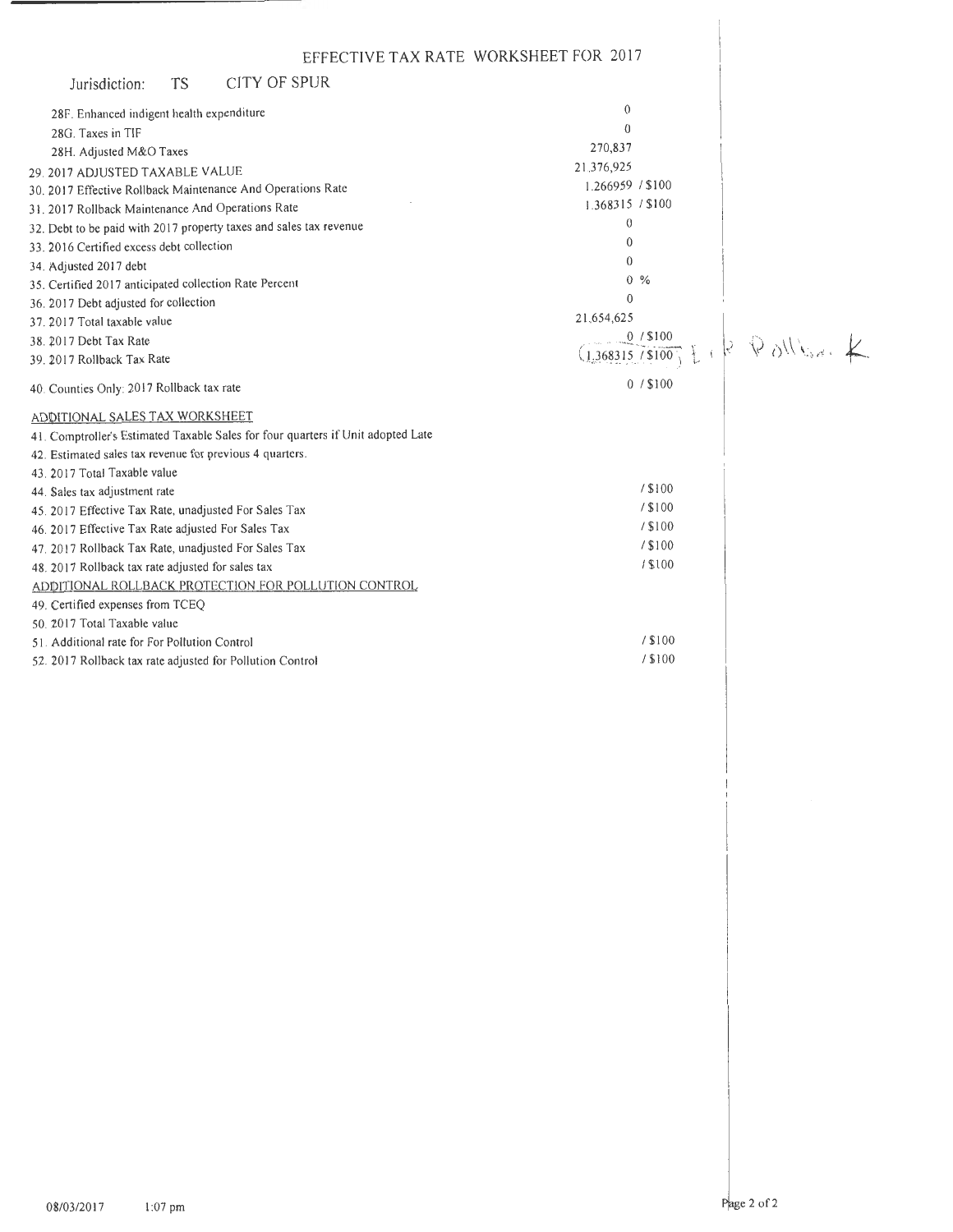### Jurisdiction: CD EFFECTIVE TAX RATE WORKSHEET FOR 2017 DICKENS COUNTY 1. 2016 Total Taxable Value 2 COUNTY, CITY, COLLEGE or SCHOOL DISTRICTS: 2016 Taxable value of over-65/Disabled Homesteads with tax Ceiling 3. Preliminary 2016 Adjusted tax value 4. 20 16 Total Tax Rate 5. 20 16 TAXABLE VALUE LOST BECAUSE COURT APPEALS OF ARB DECISIONS REDUCED APPRAJSED VALUE. SA. 20 16 Original ARB Value 58. 20 16 Values resulting from court decisions SC. 2016 Value Loss 6. 20 16 Taxable value, adjusted for court ordered reductions 7. 016 Taxable value of property in Territory Deannexed After Jan I, 20 16 262,647,020  $\Omega$ 262,647,020 0.628421 / \$100 0 0 0 262,647,020  $\Omega$ 8 2016 TAXABLE VALUE LOST BECAUSE PROPERTY FIRST OUALIFIED FOR EXEMPTION IN 2017. 8A. Absolute Exemptions. Use 2016 Market Value 8B. Partial Exemptions. 2017 exemption amount or 2017 percent exemption times 2016 value. 8C. Value Loss 9. 2016 TAXABLE VALUE LOST BECAUSE PROPERTY FIRST QUALIFIED FOR AG-APPRAISAL, IMBER, RECREATIONAL /SCENIC OR PUBLIC ACCESS AIRPORT SPECIAL APPRAISAL 9A. 2016 Market Value 98. 2017 Productivity Or Special Appraised Value 9C. Value Loss 10. Total Adjustments For Lost Value II. 2016 Adjusted Taxable Value 12. 2016 Adjusted Taxes 13. Taxes Refunded For Years Proceeding Tax Year 2016 14. Taxes in tax increment financing for tax year 2016 15. 2016 Adjusted taxes with refunds 16. TOTAL 2017 TAXABLE VALUE ON THE 2017 CERTIFIED APPRAISAL ROLL 16A. Certified Values only 16B. Counties: railroad rolling stock 16C. Pollution Control Exemptions 16D. Tax Increment Financing 16E. Total 2017 value. 17. Total Value of properties under protest or not included in certified appraisal roll 17A. 2017 Taxable Value of properties under protest. 178. 20 17 Value of properties not under protest or included on certified appraisal roll 17C. Total value under protest or not certified. 18. OUNTY, CITY, COLLEGE or SCHOOL DISTRICTS: 2017 Taxable Value or Over 65/Disabled with Ceiling or Other Units enter 0 19. 2017 Total Taxable Value 20. 2017 Total Taxable Value of properties annexed after Jan 2016 21. 2017 Total Taxable value of new improvements and new personal property 22. Total adjustments to 2017 taxable value 98,870 17,500 116,370 4,720 530 4,190 120,560 262,526,460 1,649,771.41 0.00  $\Omega$ 1,649,771.41 250,839,745 0 0  $\Omega$ 250,839,745  $\Omega$ 0  $\Omega$ 0 250,839,745  $\Omega$ I ,552,030 1,552,030 42287,71 ~ / ~ ,~-: J ~~ .~;::.: c{ .. (,~tr r-· 0.661794 / \$100 \..:1 1,'\ ~ .. [ .. /· r ! *v·.\* .~. ( ' ' 1 \$'r0'0 23. 2017 Adjusted Taxable value 24. 2017 Effective Tax Rate ?5. Counties Only: Total of All 2017 Effective Tax Rate !0 17 ROLLBACK TAX RATE WORKSHEET :6. 2 16 Maintenance And Operations Tax Rate :7. 2016 Adjusted Taxable Value 8. 2016 Maintenance And Operations Taxes 28A. Multiply Line 26 by Line 27 and Divide By 100 2 B. Additional Sales Tax 28C. Counties: state criminal justice mandate 0.62821 / \$100 262,526,460 1,649,2 17 57,05 1 0

28D. Transferring Function

2BE. Taxes Refunded For Years Preceeding 2016

0 0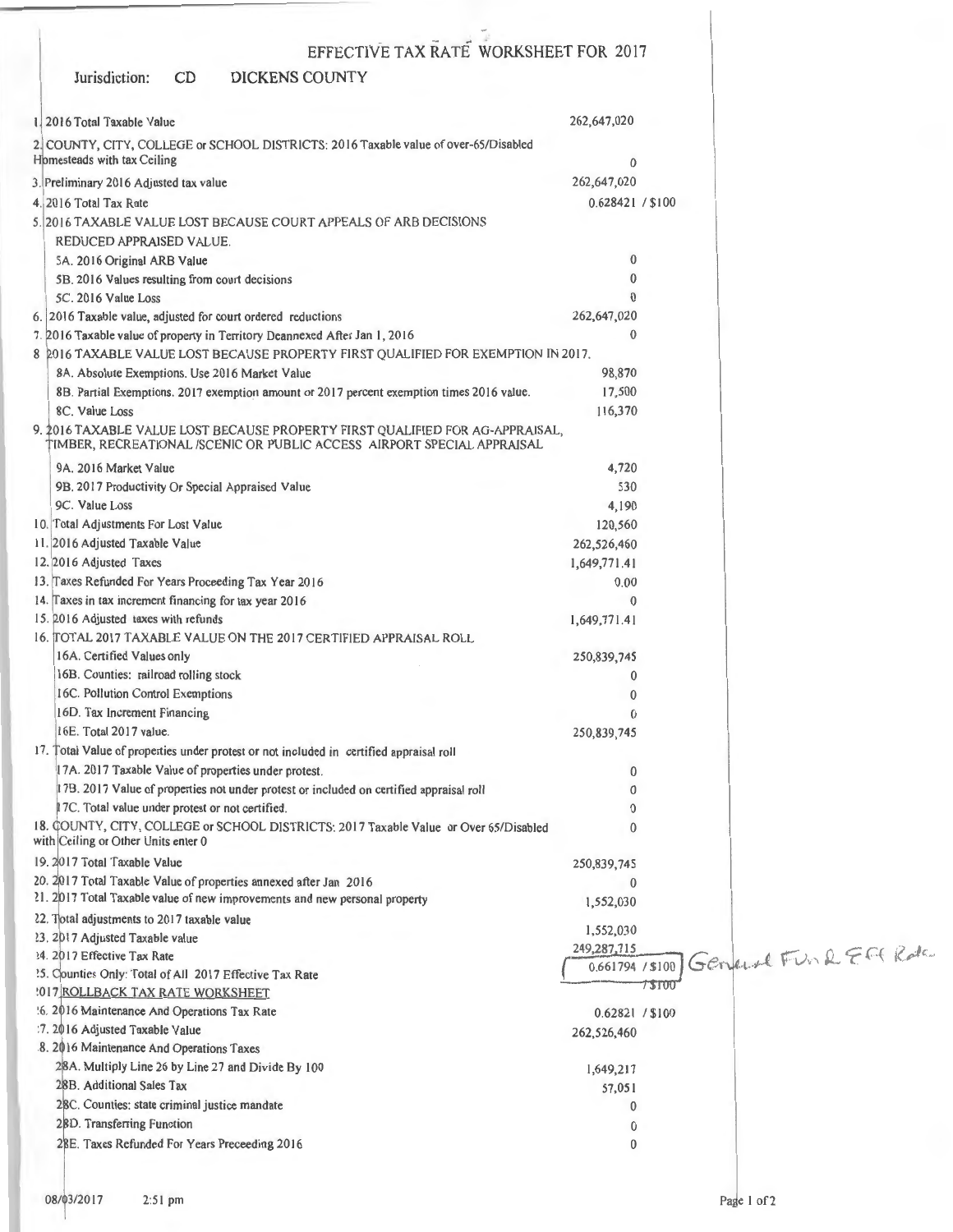EFFECTIVE TAX RATE WORKSHEET FOR 2017  $CD$ **DICKENS COUNTY** Jurisdiction:  $\mathbf{0}$ 28F. Enhanced indigent health expenditure  $\overline{0}$ 28G. Taxes in TIF 1,706,268 28H. Adjusted M&O Taxes 249,287,715 29. 2017 ADJUSTED TAXABLE VALUE 0.684457 / \$100 30. 2017 Effective Rollback Maintenance And Operations Rate 0.739213 / \$100 31. 2017 Rollback Maintenance And Operations Rate  $\mathbf{0}$ 32. Debt to be paid with 2017 property taxes and sales tax revenue  $\Omega$ 33. 2016 Certified excess debt collection  $\theta$ 34. Adjusted 2017 debt  $0^{9}/$ 35. Certified 2017 anticipated collection Rate Percent  $\Omega$ 36, 2017 Debt adjusted for collection 250,839,745 37. 2017 Total taxable value  $0/15100$ 38 2017 Debt Tax Rate 0.739213 / \$100 39, 2017 Rollback Tax Rate  $0/$ \$100 40. Counties Only: 2017 Rollback tax rate ADDITIONAL SALES TAX WORKSHEET  $\Omega$ 41. Comptroller's Estimated Taxable Sales for four quarters if Unit adopted Late 57051 42. Estimated sales tax revenue for previous 4 quarters. 250,839,745 43. 2017 Total Taxable value 0.022744 / \$100 44. Sales tax adjustment rate 45. 2017 Effective Tax Rate, unadjusted For Sales Tax 0.661794 / \$100 0.661794 / \$100 46. 2017 Effective Tax Rate adjusted For Sales Tax 0.739213 / \$100 General Fund Rollad 47.2017 Rollback Tax Rate, unadjusted For Sales Tax 48. 2017 Rollback tax rate adjusted for sales tax 0.716469 / \$100 Rate ADDITIONAL ROLLBACK PROTECTION FOR POLLUTION CONTROL 49. Certified expenses from TCEQ  $\Omega$ 250,839,745 50. 2017 Total Taxable value  $0/$ \$100 51. Additional rate for For Pollution Control 52. 2017 Rollback tax rate adjusted for Pollution Control 0.716469 / \$100 Effectue<br>Gerenl . 661794 R+B 157965  $81975959$ Bollbach<br>General ~716469  $3170603$  $R + B$  $887072$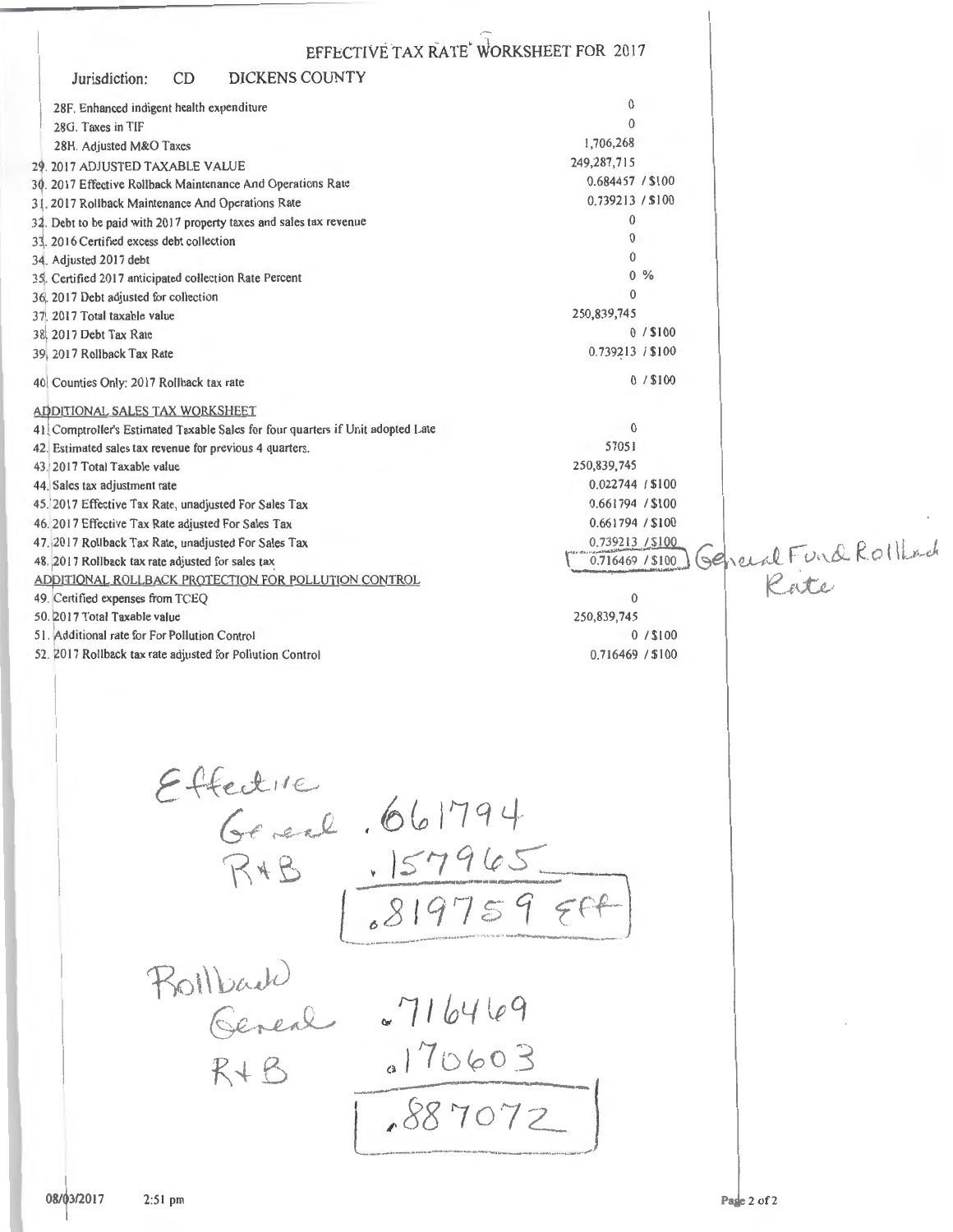| EFFECTIVE TAX RATE WORKSHEET FOR 2017                                                                                                                    |                  |                         |
|----------------------------------------------------------------------------------------------------------------------------------------------------------|------------------|-------------------------|
| <b>ROAD &amp; BRIDGE</b><br>X <sub>1</sub><br>Jurisdiction:                                                                                              |                  |                         |
| 1.2016 Total Taxable Value                                                                                                                               | 262,647,020      |                         |
|                                                                                                                                                          |                  |                         |
| 2. COUNTY, CITY, COLLEGE or SCHOOL DISTRICTS: 2016 Taxable value of over-65/Disabled<br>Homesteads with tax Ceiling                                      | 0                |                         |
| 3. Preliminary 2016 Adjusted tax value                                                                                                                   | 262,647,020      |                         |
| 4. 2016 Total Tax Rate                                                                                                                                   | 0.15 / \$100     |                         |
| 5. 2016 TAXABLE VALUE LOST BECAUSE COURT APPEALS OF ARB DECISIONS                                                                                        |                  |                         |
| REDUCED APPRAISED VALUE.                                                                                                                                 |                  |                         |
| 5A. 2016 Original ARB Value                                                                                                                              | $\bf{0}$         |                         |
| 5B. 2016 Values resulting from court decisions                                                                                                           | $\bf{0}$         |                         |
| 5C. 2016 Value Loss                                                                                                                                      | $\theta$         |                         |
| 6. 2016 Taxable value, adjusted for court ordered reductions                                                                                             | 262,647,020      |                         |
| 7. 2016 Taxable value of property in Territory Deannexed After Jan 1, 2016                                                                               | $\mathbf{0}$     |                         |
| 8 2016 TAXABLE VALUE LOST BECAUSE PROPERTY FIRST QUALIFIED FOR EXEMPTION IN 2017.                                                                        |                  |                         |
| 8A. Absolute Exemptions. Use 2016 Market Value                                                                                                           | 98,870           |                         |
| 8B. Partial Exemptions. 2017 exemption amount or 2017 percent exemption times 2016 value.                                                                | 17,500           |                         |
| 8C. Value Loss                                                                                                                                           | 116,370          |                         |
| 9. 2016 TAXABLE VALUE LOST BECAUSE PROPERTY FIRST QUALIFIED FOR AG-APPRAISAL,<br>TIMBER, RECREATIONAL /SCENIC OR PUBLIC ACCESS AIRPORT SPECIAL APPRAISAL |                  |                         |
| 9A. 2016 Market Value                                                                                                                                    | 4,720            |                         |
| 9B. 2017 Productivity Or Special Appraised Value                                                                                                         | 530              |                         |
| 9C. Value Loss                                                                                                                                           | 4,190            |                         |
| 10. Total Adjustments For Lost Value                                                                                                                     | 120,560          |                         |
| 11.2016 Adjusted Taxable Value                                                                                                                           | 262,526,460      |                         |
| 12. 2016 Adjusted Taxes                                                                                                                                  | 393,789.69       |                         |
| 13. Taxes Refunded For Years Proceeding Tax Year 2016                                                                                                    | 0.00             |                         |
| 14. Taxes in tax increment financing for tax year 2016                                                                                                   | 0.00             |                         |
| 15. 2016 Adjusted taxes with refunds                                                                                                                     | 393,789.69       |                         |
| 16. TOTAL 2017 TAXABLE VALUE ON THE 2017 CERTIFIED APPRAISAL ROLL                                                                                        |                  |                         |
| 16A. Certified Values only                                                                                                                               | 250,839,745      |                         |
| 16B. Counties: railroad rolling stock                                                                                                                    | 0                |                         |
| 16C. Pollution Control Exemptions                                                                                                                        | $\bf{0}$         |                         |
| 16D. Tax Increment Financing                                                                                                                             | 0                |                         |
| 16E. Total 2017 value.                                                                                                                                   | 250,839,745      |                         |
| 17. Total Value of properties under protest or not included in certified appraisal roll                                                                  |                  |                         |
| 17A. 2017 Taxable Value of properties under protest.                                                                                                     | $\bf{0}$         |                         |
| 17B. 2017 Value of properties not under protest or included on certified appraisal roll                                                                  | 0                |                         |
| 17C. Total value under protest or not certified.                                                                                                         | 0                |                         |
| 18. COUNTY, CITY, COLLEGE or SCHOOL DISTRICTS: 2017 Taxable Value or Over 65/Disabled<br>with Ceiling or Other Units enter 0                             | $\Omega$         |                         |
| 19. 2017 Total Taxable Value                                                                                                                             | 250,839,745      |                         |
| 20. 2017 Total Taxable Value of properties annexed after Jan 2016                                                                                        | 0                |                         |
| 21. 2017 Total Taxable value of new improvements and new personal property                                                                               | 1,552,030        |                         |
| 22. Total adjustments to 2017 taxable value                                                                                                              | 1,552,030        |                         |
| 23. 2017 Adjusted Taxable value<br>24. 2017 Effective Tax Rate                                                                                           | 249,287.715      | Road + Bridge Effection |
| 25. Counties Only: Total of All 2017 Effective Tax Rate                                                                                                  | 0.157965 / \$100 |                         |
| 2017 ROLLBACK TAX RATE: WORKSHEET                                                                                                                        | 0.815061 / \$100 |                         |
| 26. 2016 Maintenance And Operations Tax Rate                                                                                                             | 0.15 / \$100     |                         |
| ?7. 2016 Adjusted Taxable Value                                                                                                                          | 262,526,460      |                         |
| 18. 2016 Maintenance And Operations Taxes                                                                                                                |                  |                         |
| 28A. Multiply Line 26 by Line 27 and Divide By 100                                                                                                       | 393,790          |                         |
| 28B. Additional Sales Tax                                                                                                                                | $\theta$         |                         |
| 28C. Counties: state criminal justice mandate                                                                                                            | $\Omega$         |                         |
| 28D. Transferring Function                                                                                                                               | 0                |                         |
| 28E. Taxes Refunded For Years Preceeding 2016                                                                                                            | 0                |                         |
|                                                                                                                                                          |                  |                         |